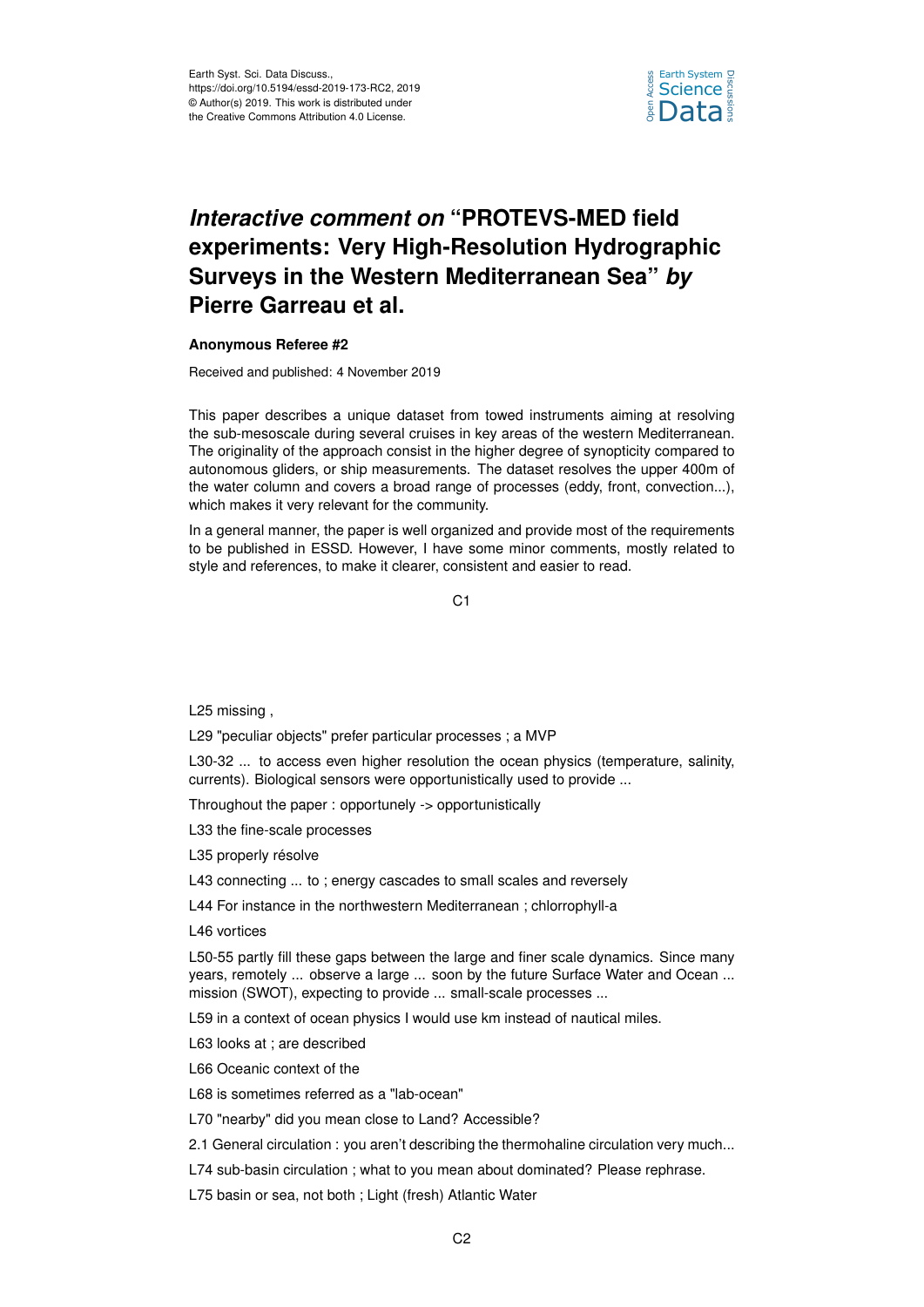L76 generally circulates along the continental slope ... western and eastern basins

L77 The slope ... Algerian coast

L79 and throughout the paper, no caps for western basin etc

L77-79 These lines fit better to 2.2

L79 northern part

L80 Ligurian Sea ; Northern Current is more often found (please modify consistently throughout the paper).

L83 (sounds more logic in this order) The generally accepted concept of the Northern Gyre flowing cyclonically around the doming of isopycnals of the deep convection area of the northwestern Mediterranean (please cite a ref about the general circulation). The existence, position and strenght of the return flow of this gyre ...

L84 (LIW), a mode water ...basin entering the western ..., follows pattern (again please provide ref)

L87 This important water mass is marked by a relative ...

L93 indicator of ; because the scale of surface-intensified eddies in geostrophic balance ranges a few ...

L95-96 topography ; whose size is close to the local ; observed in the Western Mediterranean (also cite Testor and Gascard 2003, 2006; Bosse et al 2015, 2016)

L97 contrasted in terms of what? What's the point of reference? Subtropical regions might not be comparable, while polar regions would tend to exhibit similar characteristics with density compensated contrasts.

L99 Submesoscale (tends to be found in one word in the litterature, please correct throughout the paper)

L101 marked by frequent strong wind évents ... northwestern basin ... with the NC and  $C<sub>3</sub>$ 

mesoscale structures and generate ... (No need for PV acronym if not used afterward) ... please the relevant litterature : Bosse 2015, Estournel et al 2016, Giordani et al 2017, Testor et al 2018

L104 a place ; for a long time (cite for instance MEDOC group et al 1979, Schott et al 1996, Houpert et al 2016, Testor 2018)

L106 both models ... and observations ... show

L108 due to the deepening of the mixed layer

L111-115 ... are only partially resolved by usual ... ; repeated glider lines (instead of glider fleet) ... in the Western Mediterranean, in particular as part of the multi-platform ... MOOSE (rather cite Coppola et al 2019). Intensive targeted ... the dynamics of the deep convection area in the northwestern Mediterranean Sea (Estournel et al 2016).

L116 glider lines

L117 opportunely

L121-122 please sort references in chronological order

L126 prefer 15-30 km/day than nautical miles

L130 sampling of

Proposition of section/subsection titles: 3 The PROTEVS-MED field experiments 3.1 Objectives 3.2 Cruises

L146 key regions of the basin ; North Balearic Front

L147 "assessments of numerical simulation" is not very clear... What kind of simulation? How?

L148 please avoid modal weddies which is not defined earlier ; surface and subsurface mode water eddies (including SCV)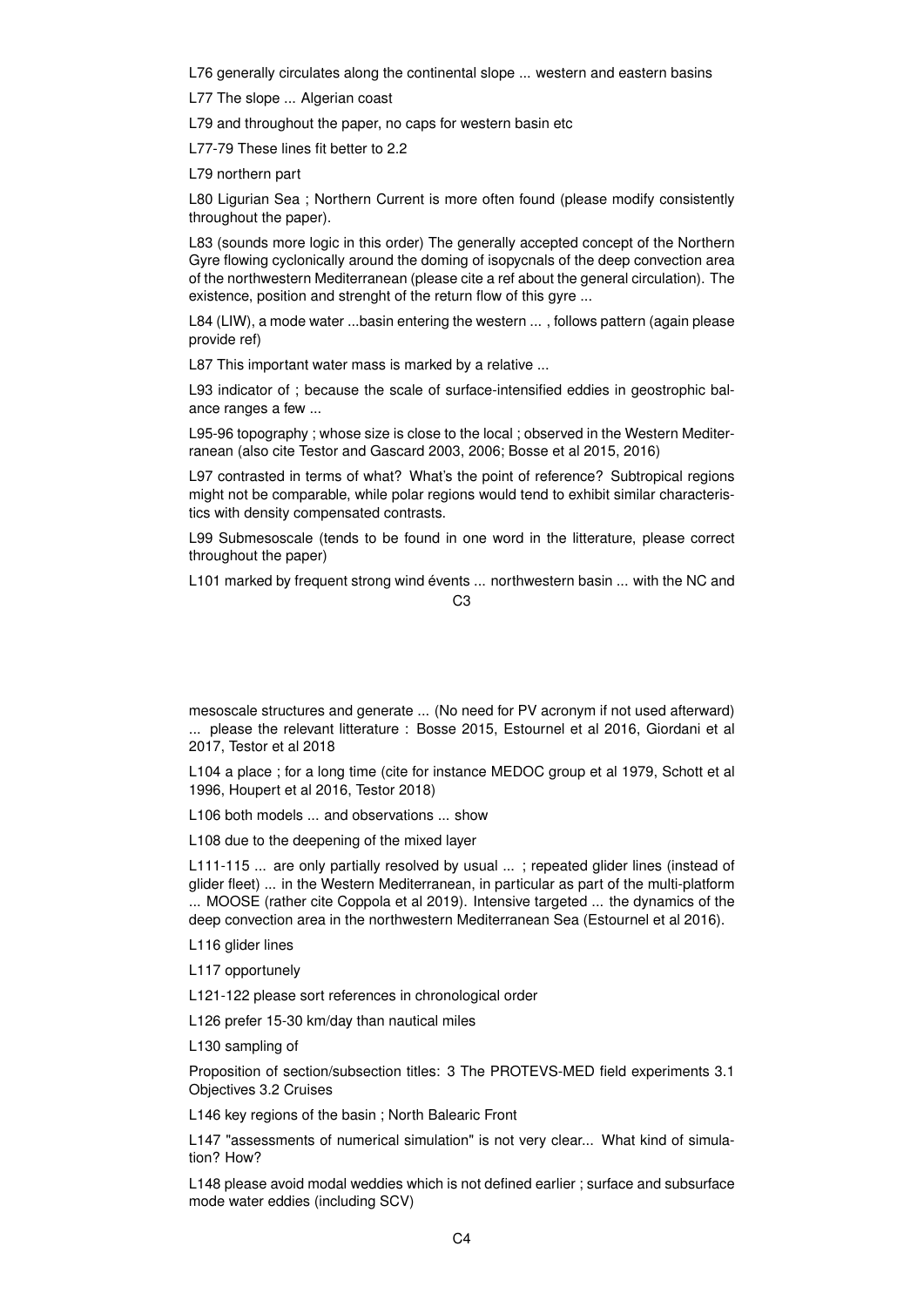L149 meanders and filaments

L151 observe and characterize

L155 prefer platform to vectors... Also in other occurrences in the paper

L158 across strong thermocline ; shipborne CTD casts.

L161 SHOM?

L164 ship CTD

L166 ))

L168 dataset of all

L171 to detect and track mesoscale structures during the cruises.

L178 paid to cross-slope transects

L180 please refer to table 2. Apparently surface drifters were deployed during every cruise. Since it is not only the case for the first one, it feels odd to mention it here and not for the others.

L183 Balearic Sea (please check capital letters for the rest for the rest of the paper).

L185 therefore led ; mostly carry out ship CTD casts

L188 with caution, as they caused an excessive ...

L193 origin of the NC where the flow through the Corsica Channel and the WCC join.

L194-195 This latter ... current. I am not sure about what the authors are trying to say here.

L195 in early spring

L196 to capture an Algerian Eddy

C5

L198 also provides insights about ; Northern Current

L203 eddy tracking tool

L204 consecutive to a strong Mistral gust, ...

L206 (WIW) formation were ... ; A SCV was

L212 release

L213 what is the acronym of SPASSO?

L215 mushrooms-like structures -> do you mean dipolar structures ? ; fronts ; focus was given to the area south of Mallorca where

L216 a front was detected ; Lagrangian diagnosis

L218 "A Lagrangian round-trip strategy" I dont know what this is...

L230 a RDI 150khz ... Was the LADCP profiles acquired by a pair of those instruments?

L232 LADCP data were processes following thé inversion mehod of Visbeck (2002).

L236 The main instrument used was a SeaSoar ...

L238 a WET Labs WetStar chlorophyll-a fluorometer

L239 attached to ; profiled cable ?

L240 give scale in km

L242 range of sampling ; real-time

L244 please provide km too ; crossing numerous and various structures ... (see section 5), ... fine-scale patterns

L248 Avoid the use of underscore while refering to cruise name in the text and be consistent throughout the paper ; During the PROTEVS-MED 2017 cruise, a ...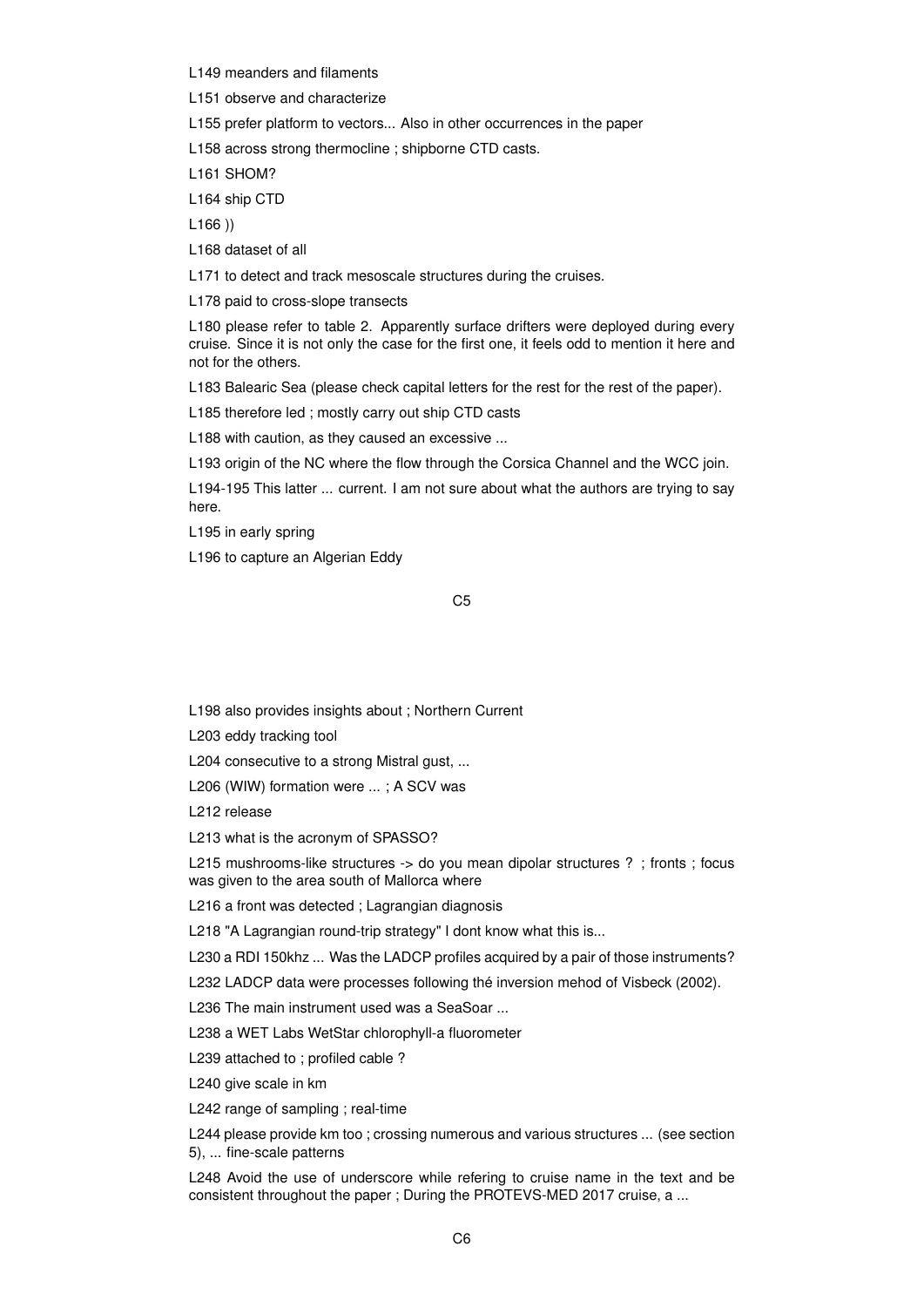L250 half a

L251 when the instrument is surfacing

L253 what is the conclusion of the comparison?

L258 allowed for real-time

L259 what is the horizontal resolution in km?

L263 what do you mean by "induct"? ; contributed

L271 on R/Vs Pourquoi pas ?, Atalante, Beautemps Beaupré ; are 150kHz and 38kHz Ocean Surveyor by RDI Teledyne

L291-292 ship CTD and SeaSoar; SHOM? (please be consistent with capital letters); bath, whose temperature can ...

L298 with SBE 35's : do you mean by several SBE 35? In that case how many?

L304 tested against Autosal and Portasal salinometers.

L310 the provider ? You mean collaborators who provided the instruments ? An easy process would be to compare in the TS space the data from MVP and RapidScan with calibrated ship CTD casts...

L320 Level 0 (L0) consisting in ... Level 1 (L1) displaying ... standards units and corrected from eventual drift of sensors ... Level 2 (L2) proposed as ...

L334 and the corresponding author? Or provide an adresse/url to get the data. It would be nice to have a contact point without having to look for it.

L338 also 100m

L339 Lagrangian

L340 deployed with dedicated sampling rate. Please specify the range of temporal sampling, of the parking depth, and for how long.

 $C<sub>2</sub>$ 

L344 (see table 2)

L356 provided ... It was also possible to simultaneously observe.

L357 "showing the predominance ... (few kilomètres)." Without further demonstration, I would remove that strong and general assessment. (In general, please use past tense for data description and present for interpretation.)

L358 were patchier

L360 appeared ... described and are actually made of

L362 dual-core anticyclonic eddy was observed

L363 three-core eddy was also

L364 remains to be investigated

L365 pre-existing eddies

L366 reveal filaments and layered structures due to submesoscale (ageostrophic) dynamics

L367 symmetric instabilties -> what about stirring by the mesoscale eddy field, frontogenesis ...? There is no evidence here of one prevalent process... Please draw instead a list of relevant potential mechanisms.

L369 Northern ; a SCV of LIW was observed south of Toulon. Do you have evidence of swirling currents by VMADCP?

L371 was paid to the NC

L372 SCVs generated in the deep convection area.

L375 of the deep convection area

L376 showed small-scale structures likely formed by convection ; the north to the south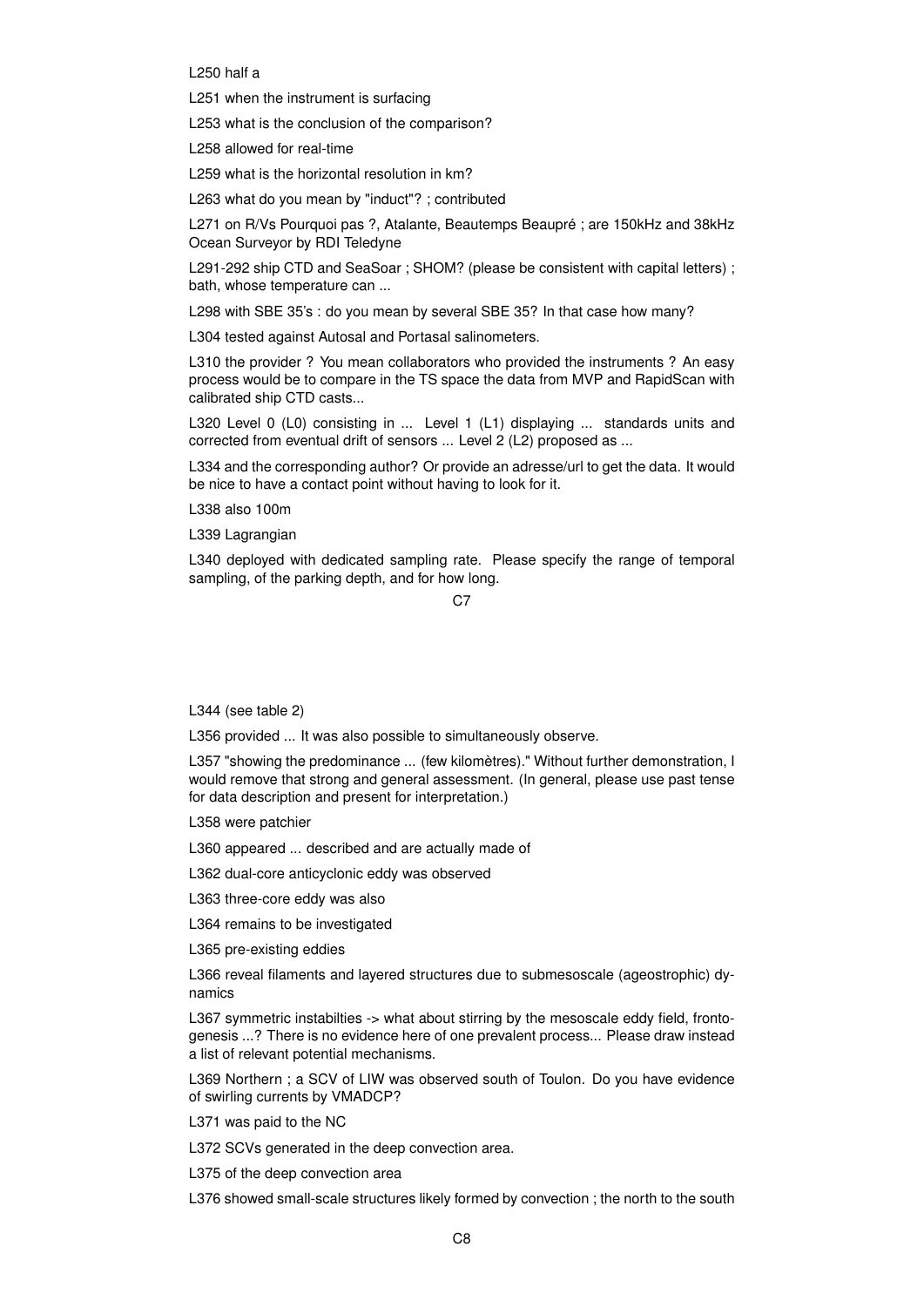## L378 convection chimney

L380 double-diffusive processes ; please cite existing references related to doublediffusion in the Western Mediterranean.

L382 Cap Creus

L384 cold water originating from the Gulf of Lion's shelf (please correct Gulf of Lion in future 1 too) ; The WIW was progressively entrained and mixed with the AW and LIW while flowing south ; Please add a word and a reference to dense shelf water cascading (e.g. Durrieu de Madron et al, 2013).

L397 the fine-scale dynamics

L401 It also complements the repeated glider lines maintained in the framework of the MOOSE observatory (Coppola et al, 2019) and is usefull to design future combined multi-plarform experiments.

L403 different instruments to obtain high-resolution

L404 transects have been

L405 has only been tested and used as ...

L409 perfect tool to identify mesoscale structures ...

L410 down to

L411 describe important surface and subsurface dynamical features.

L413 free-fall instrument, its setting is lighter

L415 equation and hydrography.

L417 of the sensors ..., this experiment of fast and ... revealed ... (Garreau et al, 2018)

L429-430 and the back and forth ... fruitfull. Not clear, please rephrase.

C9

L421 knowledge of the mesoscale and smaller, filling some ...

L422 gains ; meters), sub-mesoscale ... starts to be resolved ... This dataset of observations at similar resolution ... simulated secondary circulations.

Figure 1 : you could consider putting names of main currents on the map for the reader who won't necessarily be familiar with the region.

Figure 2 : are there all the sensors used during the campaigns?

Table 2 : Argo floats ... deployed

Figure 3 : Dual-core observe in the NBF during XXX (name of cruise and year) ... Three-layer Eddy ... (Name of cruise instead of year) ... Front of XX -> observed off XX ... NC position and intensity (from which instruments and depth?) cross-front transect of the NBF ... double-diffusive staircases ... patch of cold ... Catalan Shelf ... in the data repository. Please also consider redrawing the figure, axis labels are lying ontop of each others.

Reference :

P Testor, JC Gascard : Large-scale spreading of deep waters in the Western Mediterranean Sea by submesoscale coherent eddies, Journal of physical oceanography 33 (1), 75-87, 2003

P Testor, JC Gascard, Post-convection spreading phase in the Northwestern Mediterranean Sea, Deep Sea Research Part I: Oceanographic Research Papers 53 (5), 869- 893, 2006

Bosse, Circulation générale et couplage physique-biogéochimie à (sous-) mésoéchelle en Méditerranée Nord-Occidentale á partir de données in situ, PhD thesis, Sorbonne-Université, 2015

Giordani et al, A PV-approach for dense water formation along fronts: Application to the Northwestern Mediterranean, JGR, 2017